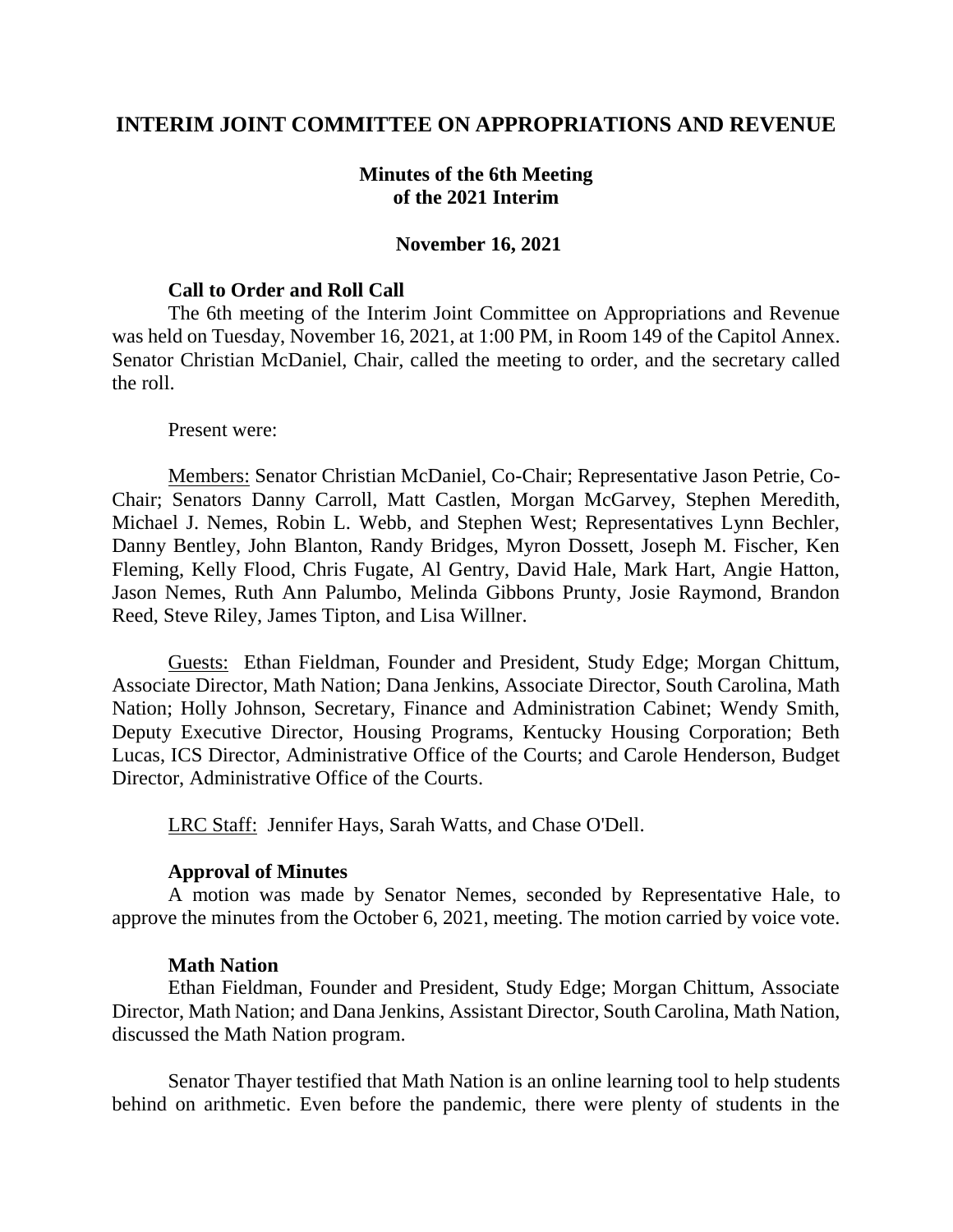Commonwealth behind in math, which has been exacerbated by the pandemic. Senator Thayer stated that he and Senator Wise would make a budget request in the upcoming legislative session for Math Nation.

Mr. Fieldman testified that many Kentucky schools have less than 50 percent of students scoring at proficient or distinguished levels in math. ACT scores were going down before the pandemic. Teacher shortages are expected to expand more than seven percent.

Math Nation makes math more fun for students. Math Nation is proven to increase test scores for students. Teachers want videos for students to watch after school, a workbook for students to follow along, tutoring for every student, a district-by-district approach, and parent involvement. In Florida, Math Nation was adopted by 100 percent of school districts without a mandate. The program is now in several states and works with local universities for standards alignment and evaluations.

Students can choose different instructors who have recorded everything according to state math standards. Students have access to these tutors every day, all day, on phones or computers. Each student receives a workbook specific to state standards.

Math Nation uses math in action, which features videos highlighting careers using math. Math Nation has also implemented functions where students can help each other with math homework. Access to the programs offered are universal, where students with old hardware can still access content.

In response to a question from Representative Tipton, Mr. Fieldman stated that Math Nation has had contact with the Commissioner of the Department of Education who expressed a willingness to operate the program if it were approved by the legislature. In response to another question, Mr. Fieldman testified that the program works with college institutions who train teachers.

In response to a question from Representative Hart, Mr. Fieldman stated that Math Nation provides access to homeschool students and parents.

In response to a question from Representative Raymond, Mr. Fieldman testified that no new log-in is required for Math Nation's programs. The program develops content aligned with state standards. Districts and teachers can decide how to use the program. The key concept is for simplicity for parents to help students. Mr. Fieldman stated that Math Nation does not believe in mandates. Instead, each district can choose how it wants to use the program.

# **Emergency Rental Assistance Program**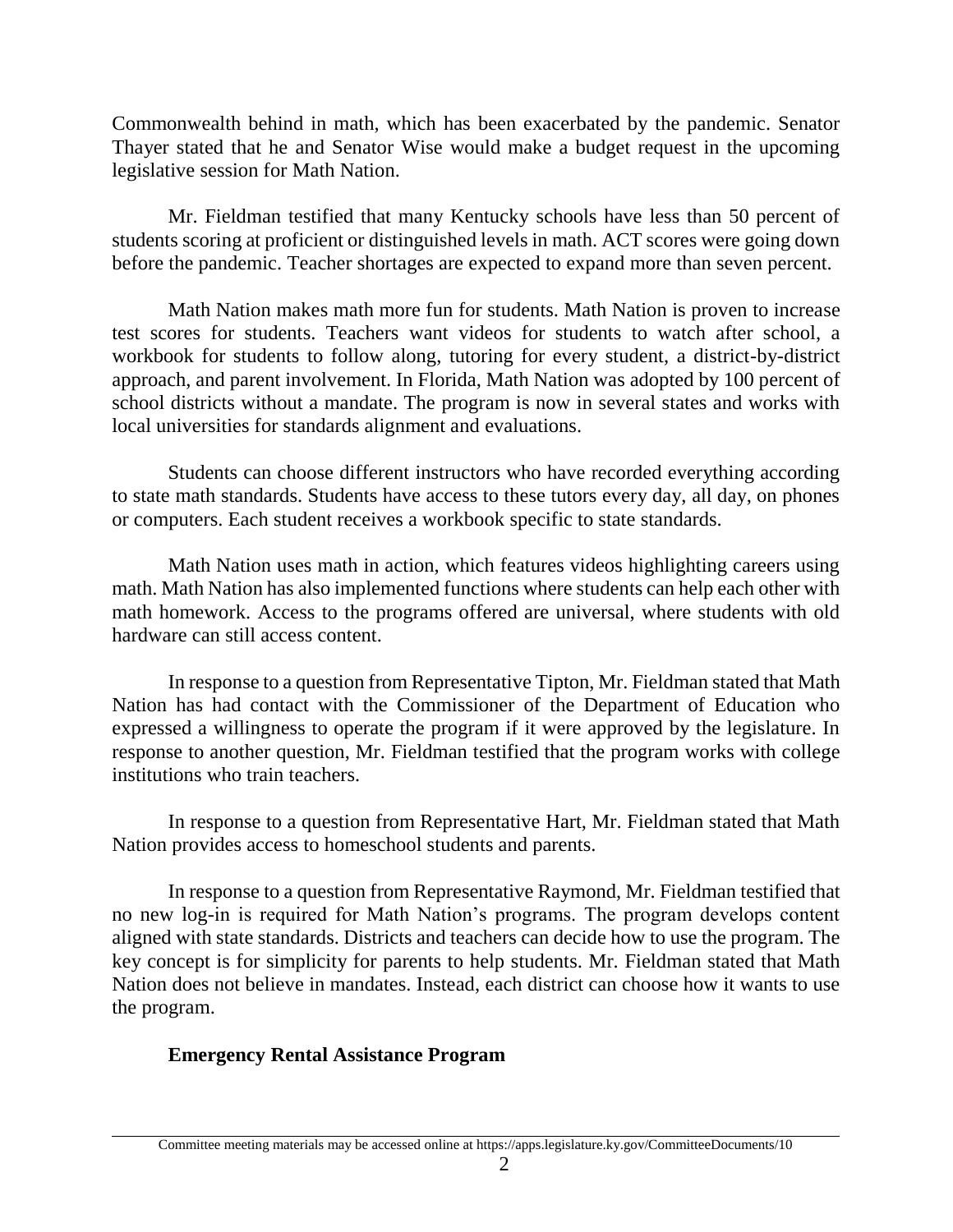Holly Johnson, Secretary, Finance and Administration Cabinet; and Wendy Smith, Deputy Executive Director, Housing Programs, Kentucky Housing Corporation, discussed the Emergency Rental Assistance Program.

Ms. Smith testified that the Kentucky Housing Corporation (KHC) is a quasi-state agency and is the state's housing finance agency. Its mission is to invest in quality housing solutions that are affordable for families and communities across Kentucky. KHC takes private, federal, and state funds. These funds are invested across the state. KHC works on issues for homeowners and homebuyers, on rental housing, and on homelessness programs.

The emergency rental assistance (ERA) program is funded by the U.S. treasury. Funds have come to Kentucky through this program. The program is intended to assist tenants, which also assists landlords and utilities. KHC is the primary sub-recipient and administrator of this program for the Finance and Administration Cabinet. Rent and utility relief is offered to 118 counties.

KHC has until September, 2022, to expend the first set of funds. The Commonwealth received just over \$264 million. Louisville and Lexington each received individual grants from the Treasury. Louisville received almost \$23 million. Lexington received \$9.6 million. Because Louisville and Lexington did not receive proportionate shares of the funding based on their population, KHC has given them additional sub-grants. KHC transferred an additional \$27 million to Louisville and an additional \$11.7 million to Lexington. The programs administered by Louisville, Lexington, and KHC are virtually identical.

KHC administers the Healthy at Home Eviction Relief Fund program. The purpose of this fund is to assist Kentucky tenants with rent and/or utilities to keep them housed. This fund allows landlords and utilities to get substantial payments for arrears. This program is also aimed at reducing the volume of eviction cases in Kentucky courts. To be eligible for receiving funds, tenants must live in one of the 118 counties covered by the fund and must earn at or below 80 percent of the area median income. Assistance is provided through lump sum direct deposit payments to landlords and lump sum direct payments to utilities.

Depending on past due bills, tenant applicants can receive assistance with rent, utilities, or both. As of November 12, 2021, KHC has paid out \$80.2 million of total assistance. Over 22,300 individual payments have been provided to help over 16,000 renters or households. The average assistance provided almost \$5,000. Recently, an average of more than 1,000 new applications are submitted per week. Since February, \$38.7 million has been sub-granted to Louisville and Lexington. Of the total grant given to Kentucky, \$124 million, or 47 percent, has been committed. KHC still has \$122.8 million left available to assist Kentucky renters.

Committee meeting materials may be accessed online at https://apps.legislature.ky.gov/CommitteeDocuments/10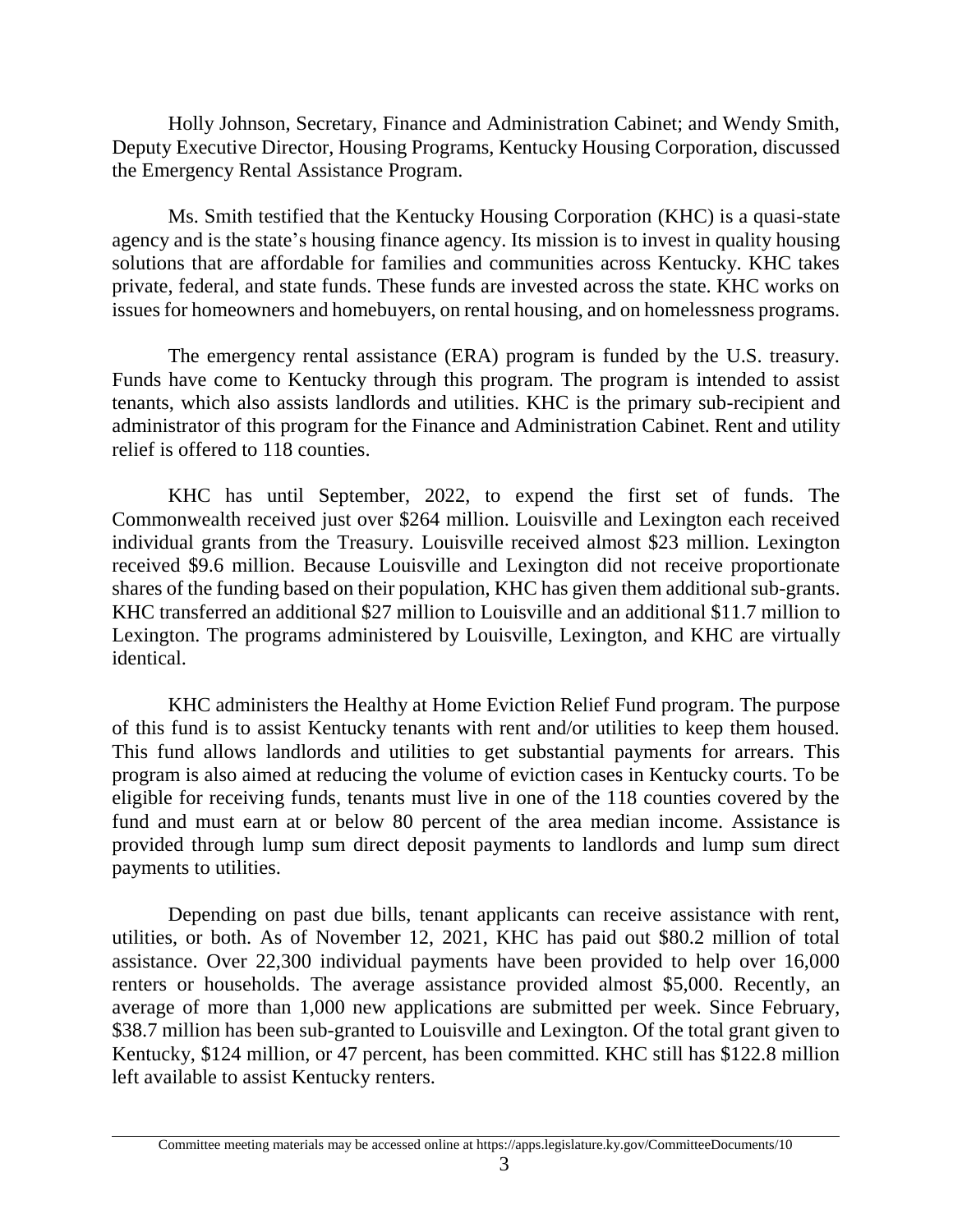Eviction filings remain at a lower rate than in 2019.

In response to a question from Representative Fleming, Ms. Smith testified that KHC is allowed to spend 10 percent of the grant on administrative costs. Thus far, KHC has spent about four percent of the grant on administrative costs. She continued to say that once a complete application is submitted by both the tenant and the landlord, KHC can process the application in two to three weeks. This timeline depends on the traffic of applications during a certain time period. In response to another question from Representative Fleming, Ms. Smith testified that there are many landlords who are getting tenants to apply to receive assistance. However, there are also situations where a contentious relationship exists between the landlord and tenant and applications are not received quickly.

## **Technology Upgrades for Virtual Hearing Equipment**

Beth Lucas, ICS Director, Administrative Office of the Courts and Carole Henderson, Budget Director, Administrative Office of the Courts, discussed technology upgrades for virtual hearing equipment.

Ms. Lucas testified to the challenges faced by the Administrative Office of the Courts (AOC) in upgrading technology for virtual hearing equipment. Some of these challenges include project resources, particularly staffing; equipment availability; geographic technology limitations, such as bandwidth; and funding for ongoing costs for maintenance or support of software equipment. Solutions must be simple and sustainable.

Research and development for the video arraignment and conferencing project is underway. A team for the project and stakeholders are in place. Many people throughout the state are using various solutions such as Zoom or Microsoft Office. In December 2021, AOC will move into the proof of concept stage.

AOC is also pursuing multiple avenues for the Self-Represented Litigant Portal project. Pilot programs should be launched in early 2022. Significant progress has been made on the redaction system software project. The license has been secured. AOC is in the project planning stage. AOC is in negotiations with a vendor for the self-service kiosks project. A pilot site should be launched in early 2022.

In response to a question from Senator McDaniel, Ms. Lucas testified that an individual could scan a QR code on a speeding ticket and pay it online. In response to another question from Senator McDaniel, Ms. Lucas stated that ongoing costs entail potential costs for equipment maintenance and support.

Senator Webb spoke to the value of having court proceedings done in person. She also expressed concern over guided interviews.